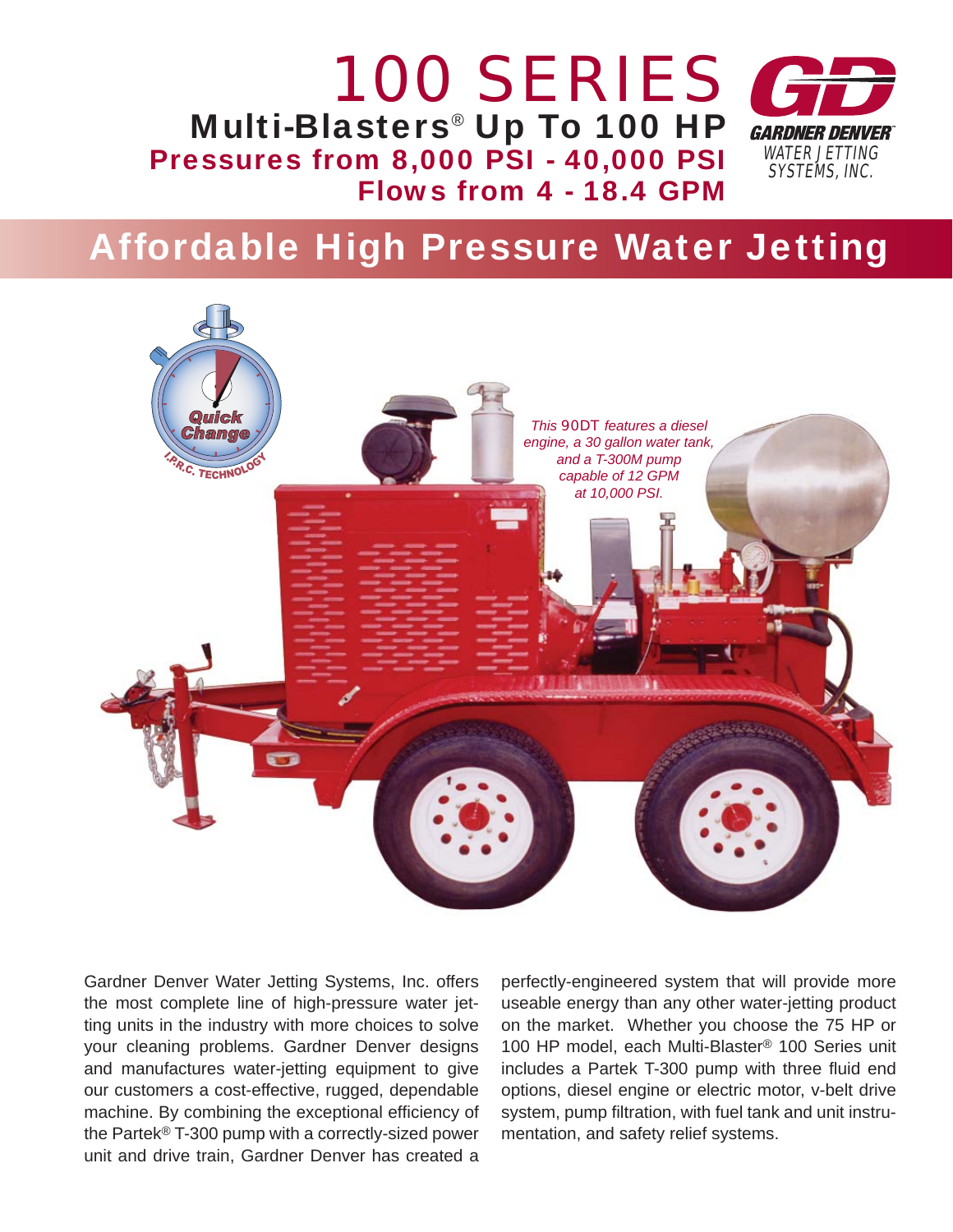# 100 SERIES 00

## T-300M/H/UH PUMP

The T-300 pump consists of a power end and a fluid end. The power end, consisting of a crankshaft, connecting rods and crossheads, transmits power from the pump driver (either diesel or electric) to the fluid end. Three standard fluid ends are offered for the T-300; the standard "M" for pressures from 8,000 to 15,000 PSI, the "H" for pressures from 15,000 to 20,000 PSI and the "UH" for pressures to 40,000 PSI.

*This 125DS unit is ideal for single ultra-high pressure rotary gun with the T-300UH pump developing 40,000 PSI.*

### Fluid End

All of Gardner Denver's Partek fluid ends share several features to significantly improve the pump's life, performance and maintainability.

- 6 All high pressure components are constructed of special high strength stainless steel to eliminate corrosion and maximize strength.
- ♦ Suction manifolds are manufactured from aircraft grade aluminum. Stainless steel is available for salt water service.
- "L" style fluid cylinders and Inline style stuffing boxes and valve seats are autofrettaged to provide maximum strength and reliability.
- $\blacklozenge$  Partek fluid ends are designed to insure highest possible volumetric efficiencies, allowing the pump to operate at slower, life extending speeds.
- Plungers are non threaded, they are collet style for positive alignment and easy and rapid removal and replacement.
- 6 Plungers and packing are lubricated and cooled by water. Unlike messy oil or grease systems, water lubrication is environmentally safe, inexpensive and requires minimal maintenance.
- 6 Partek's APC (advanced polymer composite) packing systems utilize space age materials to deliver long, even wear
- $\bullet$  Partek fluid ends are configured to permit rapid removal of packing and plungers from the rear of the stuffing box through the pump cradle.
- Valve seats utilize o-rings to facilitate sealing, reducing high internal stresses caused by traditional tapered valve seats.
- Packing loading is automatic by an internal spring, eliminating gland nut adjustments as on other pumps.

### Standard "L" Operation to 15,000 PSI (T-300M)

With thousands in service, the "L" fluid end is clearly the water jetting industry's standard of excellence. This simple design features easy removal of valves, plungers and packing for fast, efficient field maintenance. Plungers are

**ISMA SEDICO** 



colmonoy coated stainless steel, which, unlike fragile ceramic styles, are not affected by thermal shock.

#### Inline Operation from 15,000-20,000 PSI (T-300H) 20,000-40,000 PSI (T-300UH)

Horizontal, "in line" suction and discharge valves and seats eliminate intersecting bores which can lead to premature fluid end failures at pressures above 15,000 PSI. Gardner Denver Water Jetting Systems offers a unique reconditioning service for valves and seats which adds hundreds of hours of life while reducing operating costs. Plungers are



solid polished tungsten carbide resulting in exceedingly long plunger and packing life.

### Power End

- 6 Extra-heavy, steel crankshaft, tapered roller bearings and large cylindrical crossheads assure accurate alignment and long life.
- ♦ All components run in a heavy, precision machined cast iron frame.
- 6 High-capacity, gravity splash oil system provides even, thorough lubrication.
- Double-lip baffle seals and splash deflectors avert power end oil contamination.
- ◆ Equipped with oil level sight gauge.

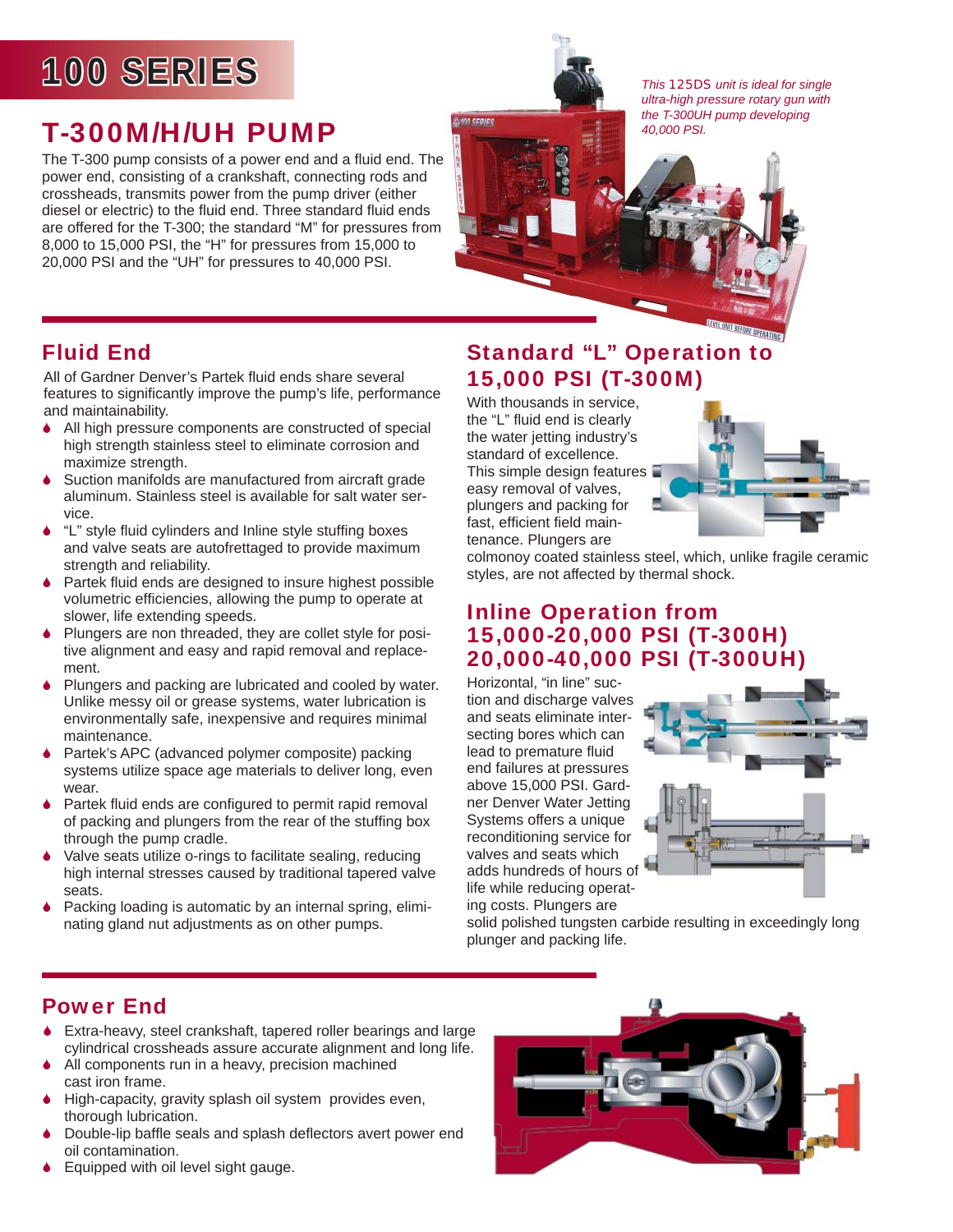## UNIT PACKAGE

#### Diesel Power

- $\bullet$  Fuel filters, dip stick, oil drain and other service points are conveniently located.
- Large, convenient engine-mounted instrument panel includes key ignition, vernier throttle control, low oil pressure and high water temperature shut down for maximum engine protection.
- 6 Engine is equipped with front and rear cowling and a hood for added protection.
- 30 gallon fuel tank.
- 6 A single-plate 11" clutched PTO installed between the engine and pump drive permits independent operation of the engine. Sealed pilot bearing eliminates frequent lubrication requirements.

#### Electric Power

The Multi-Blaster 100 Series can also be equipped with an electric motor. The Model 100 utilizes a 75 HP motor, while the 100X model utilizes a 100 HP motor. Motors are available in TEFC, explosion proof or open drip enclosures with a variety of voltages and starting options.

#### Drive System

The Multi-Blaster 100 Series uses a fully enclosed v-belt drive system that is conservatively rated. It is tolerant of minor misalignment.

### Discharge Plumbing

- 6 Gardner Denver Water Jetting Systems offers a wide variety of adapters to accommodate most applications.
- Pressure gauge is stainless-steel, glycerine-filled with an internal snubber to extend gauge life.
- The Inline fluid end includes dual rupture discs for redundant over pressure protection.
- Standard "L" fluid end is equipped with a stainless steel relief valve and rupture disc assembly.

#### Suction Plumbing

◆ Suction piping is corrosion-resistant and includes a Y-strainer on the T-300M, stainless bag filter on the T-300H and stainless cartridge filter on the T-300UH.

#### Base

The Multi-Blaster 100 Series base is constructed of heavy 5-inch steel channel.

- 6 Rigid skid design allows unit to be lifted and moved without causing drive misalignment.
- The entire footprint of the engine and pump are welded directly to structural members providing an extremely strong, low vibration design.
- **●** The skid surface is quarter-inch thick steel floor plate to create a safer, non-slip work surface and to enhance the structural integrity of the skid.
- ♦ Fork-lift slots are standard on skid units only.

## OPTIONAL FEATURES

Water Tank. A 30-gallon stainless-steel tank is available allowing the use of salt water and the introduction of detergents.

**Suction Dampener.** Optional bladder style pulsation dampener minimizes potential for cavitation.

**Trailer Mounting.** 75 HP units have 2 wheel trailers; 100 HP units have four-wheel, 3,500-pound tandem axles with heavy-duty tongue, fenders, and hitch with interchangeable couplers to enable towing by almost any truck. Trailer units are safe for highway towing and have an oversized jack for easy vehicle connection. Brakes can be either electric or hydraulic surge.

Engine Throttle Control. Engine is at idle RPM with gun(s) in dump mode. RPM climbs to preset level when gun trigger is depressed.

Hoses, Rack & Fittings. Hoses are available in standard 50' (15.2m) sections with a minimum burst of 2.5 times the working pressure. Hose rack made of tubular steel with 150' capacity. Stainless steel quick connect couplers are available for 10,000, 15,000 or 20,000 PSI working pressure. Other lengths available upon request.

#### Lifting Eyes and/or Bail.

Whisperized<sup>®</sup> Enclosure. Allows you to use the unit in areas that have noise restrictions. Sound-attenuating enclosure covers the engine.

Filtration. Over-sized stainless steel filter delivers clean water to the pump to increase plunger, valve and packing life. 50 micron filtration is standard for 10,000 PSI; 10 micron is standard for 20,000 PSI.

Safety Shutdowns. When power-end oil level falls below proper level or inlet water pressure drops below a safe level.

*This 75ES is equipped with a nitrogen charged pressure regulator for multi-gun use, and a remote control panel. It uses a T-300H pump to move 8.6 GPM at 15,000 PSI.*